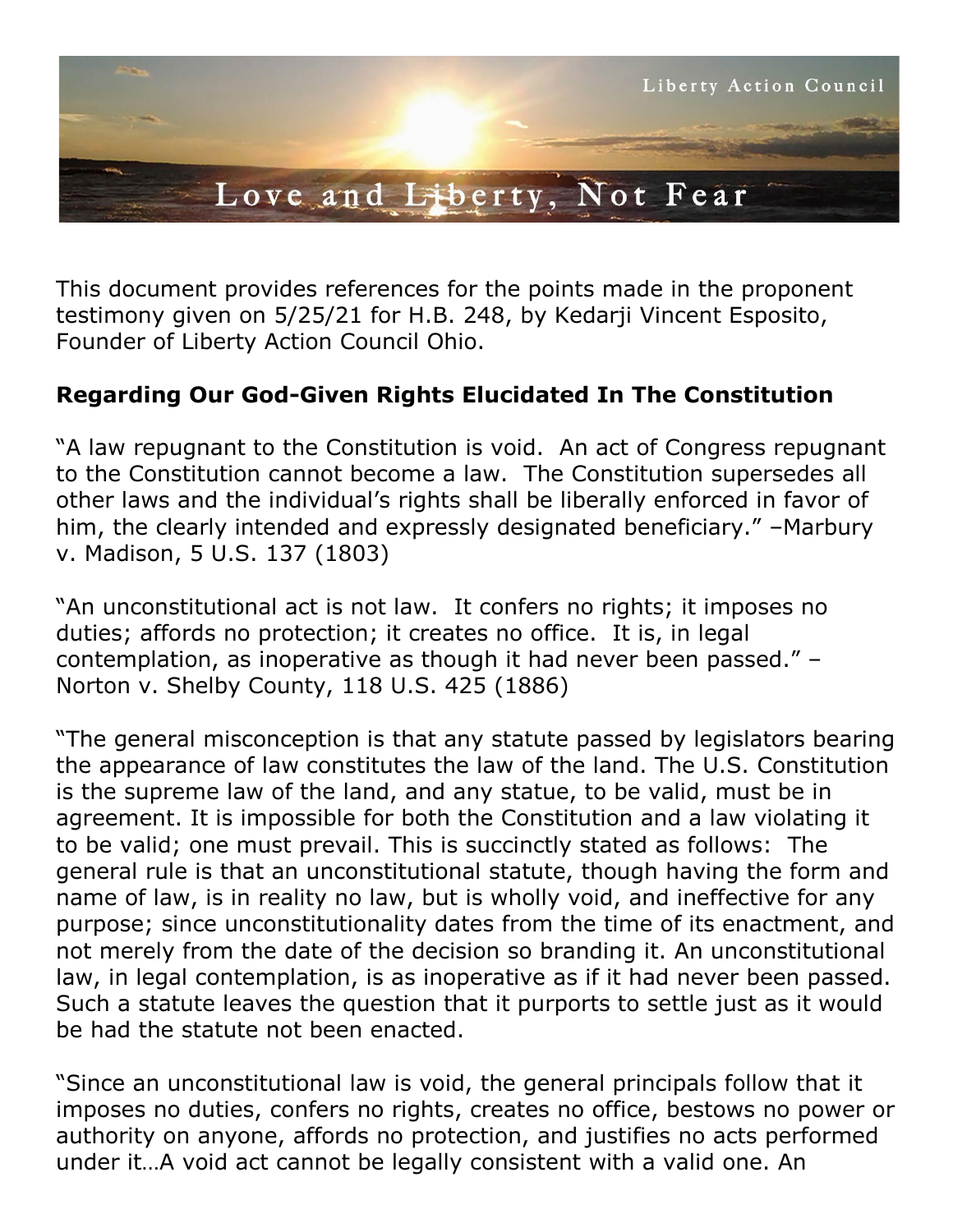unconstitutional law cannot operate to supersede any existing valid law. Indeed, insofar as a statute runs counter to the fundamental law of the land, it superseded thereby. No one is bound to obey an unconstitutional law and no courts are bound to enforce it." – 16 American Jurisprudence 2d, Sec. 177

"No one is bound to obey an unconstitutional law, and no courts are bound to enforce it. The general rule is that an unconstitutional statute, whether federal or state, though having the form and name of law, is in reality no law, but is wholly void and ineffective for any purpose, since unconstitutionality dates from the time of its enactment, and not merely from the date of the decision so branding it. AN UNCONSTITUTIONAL LAW, in legal contemplation, IS AS INOPERATIVE AS IF IT HAD NEVER BEEN PASSED." – 16 American Jurisprudence 2d, Sec. 256

## **Unconstitutional Ohio Pandemic State of Emergency And Alternative Therapies For Treating Covid That Already Exist**

The Covid state of emergency in Ohio declared by the Governor is unconstitutional and ORC 3701.13 and 3701.14 were passed in opposition to our Constitution which, under Article II, Section 1, Paragraph D implicitly states that only both branches of the General Assembly can declare a health state of emergency, and by a two-thirds vote, at that. The Ohio State legislature did not declare the state of emergency that we have been under for more than a year!

And while state government has completely ignored and even interfered with the doctor/health care professional/patient relationship by telling people to get tested and then go home and wait for a vaccine, needless deaths could have been prevented.

Doctors on the frontlines of treating the SARS-COV2 virus and the disease called Covid-19 have been using inexpensive, effective, FDA licensed and approved therapies to reverse and cure people of SARS-COV2 infection and Covid-19.

And yet, even given the fact that OHD has stockpiled some of these repurposed drugs (like Hydroxychloroquine), doctors, patients, health care professionals and the public have not been notified of the availability of